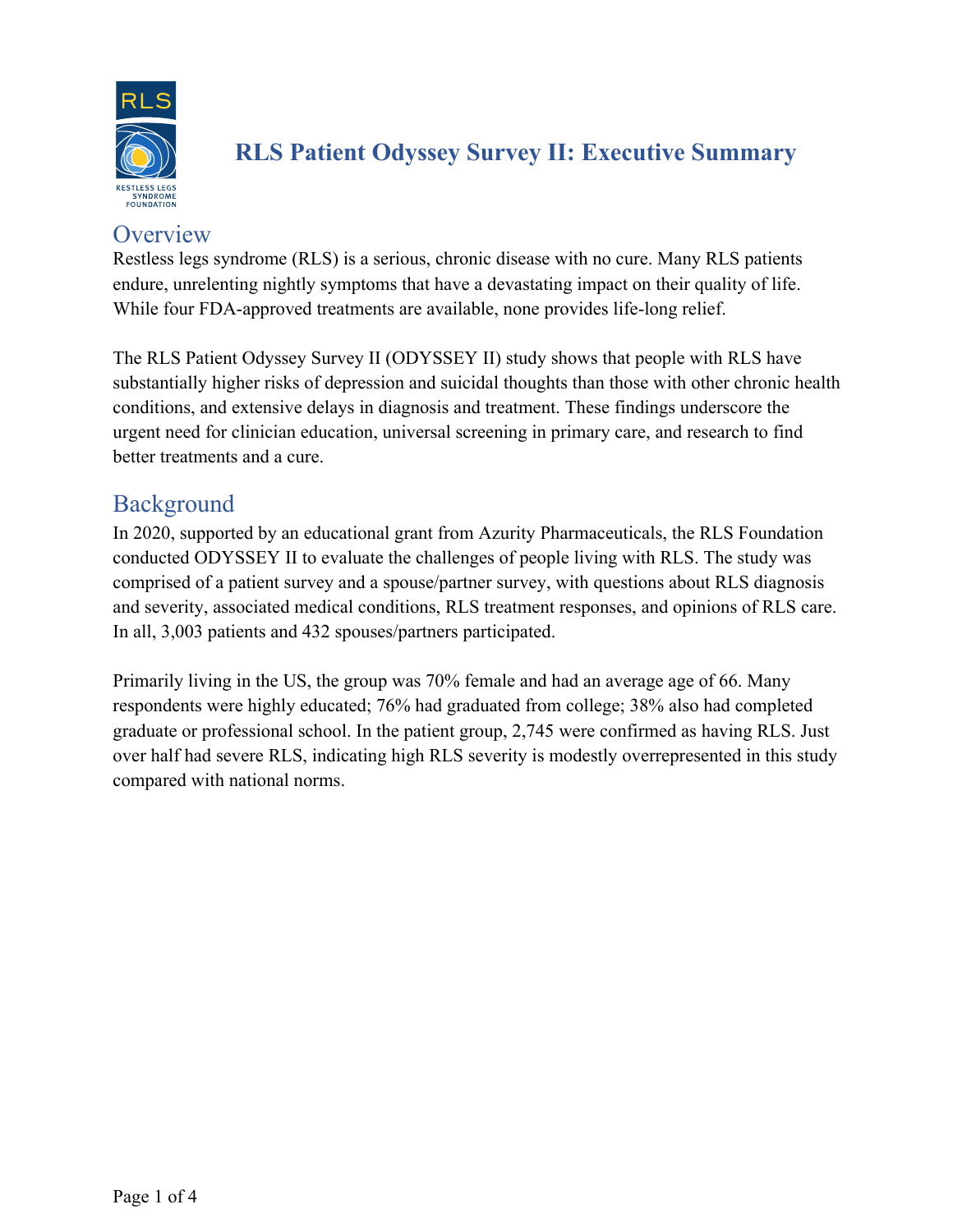### Key findings: Patients

**RLS is more common and severe than many other chronic health conditions.** Depression and suicidal thoughts are major consequences of RLS, in addition to the widely recognized issues of sleep loss and its effects on daily life.

• Among the respondents, 37% had depression that was moderate or worse — a rate four times that of the general US adult population.<sup>i</sup>



- Likewise, 15% of participants reported having suicidal thoughts about four times the national average.<sup>ii</sup>
- Depression level rose exponentially with RLS severity.



#### **Change in Depression Scores with RLS Severity**

• Based on depression levels alone, respondents with "moderate" severity and worse had less than half the health-related quality of life, or HRQoL, of healthy people.

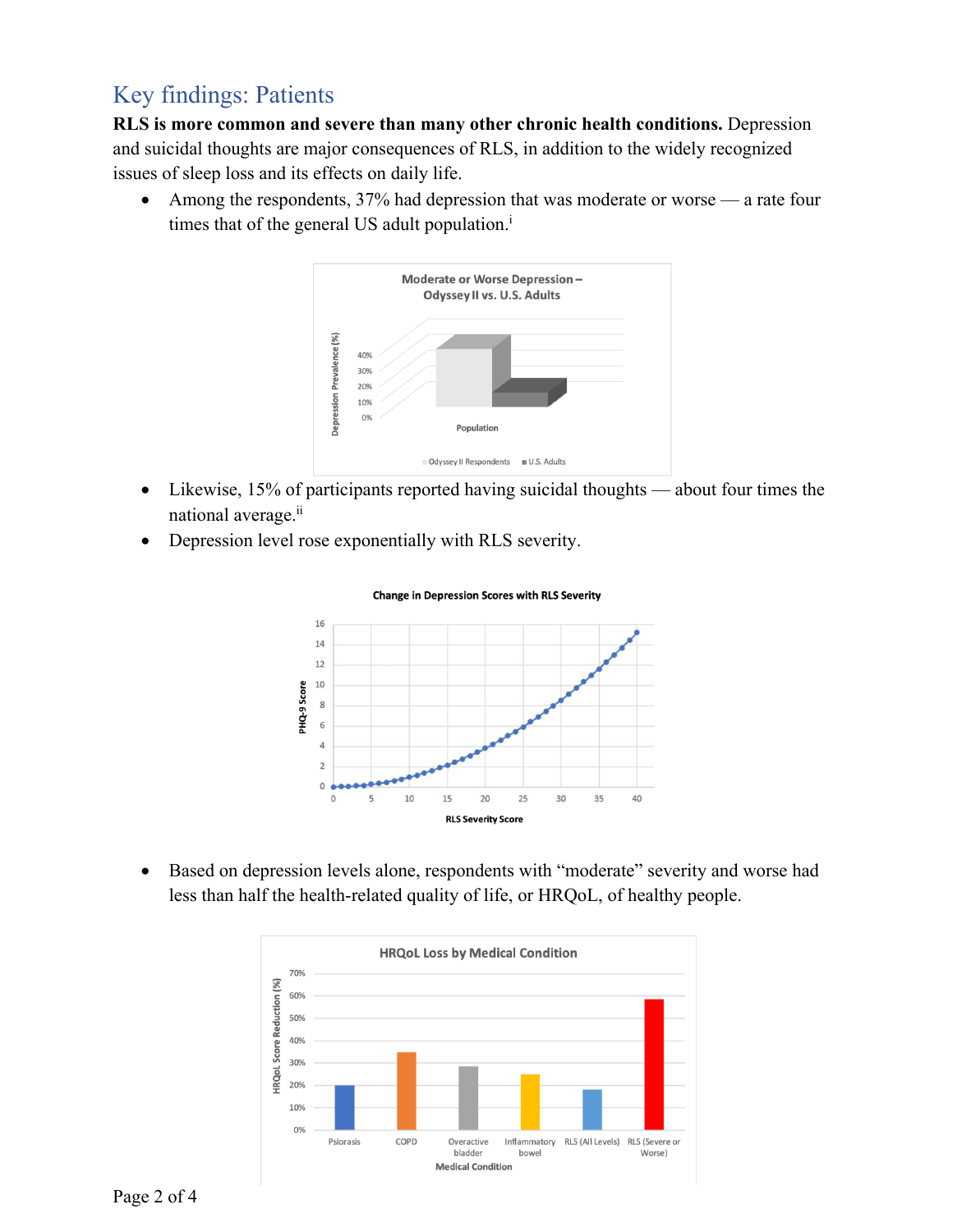### **People with RLS experience excessive delays in diagnosis and treatment.**

The average time from first symptoms to bothersome symptoms was 8.8 years, and from bothersome symptoms to seeking treatment was 9.8 years. From there, the average time to diagnosis was 2.2 years.

#### **Diagnostic Timeline (Years)**



- The average age that participants began experiencing symptoms was 32, and the average age at diagnosis was 44 — a 12-year gap.
- Half of respondents experienced an average delay of 7 years between first symptoms and diagnosis, and one-fourth had a delay of 23 years.
- Almost half (43%) reported their primary care providers did not take their condition seriously.

#### **RLS treatment options and medical care are inadequate.**

- Current RLS medications were primarily dopaminergics (59%), alpha-2-delta ligands (34%), opioids (31%) and benzodiazepines (9%).
- Respondents who reported that their medications worked "very well" or "somewhat well" included 75% of those taking dopaminergics, 65% of those taking opioids, and 61% of those taking alpha-2-delta ligands. All other drugs had far lower benefits.
- Many patients stopped taking dopaminergics; 41% did so because of untoward side effects (primarily a serious side effect called augmentation). The current RLS treatment algorithm, published July 2021 in *Mayo Clinic Proceedings,* recommends alpha-2-delta ligands and iron therapy as first-line treatments, and relegates dopaminergics to secondline therapy because of augmentation.
- Concerningly, 2.2% were taking antimalarial drugs for RLS, a therapy that lacks evidence of benefit and carries risks of injury and fatality.
- Of the patients using opioid drugs, 21% reported medication access issues such as difficulty obtaining prescription renewals.
- Those who received treatment at certified RLS Quality Care Centers rated their providers as excellent or good 67% of the time, whereas only 24% of those using non-certified providers gave the same ratings. Almost half (43%) reported their primary care providers did not take their condition seriously.